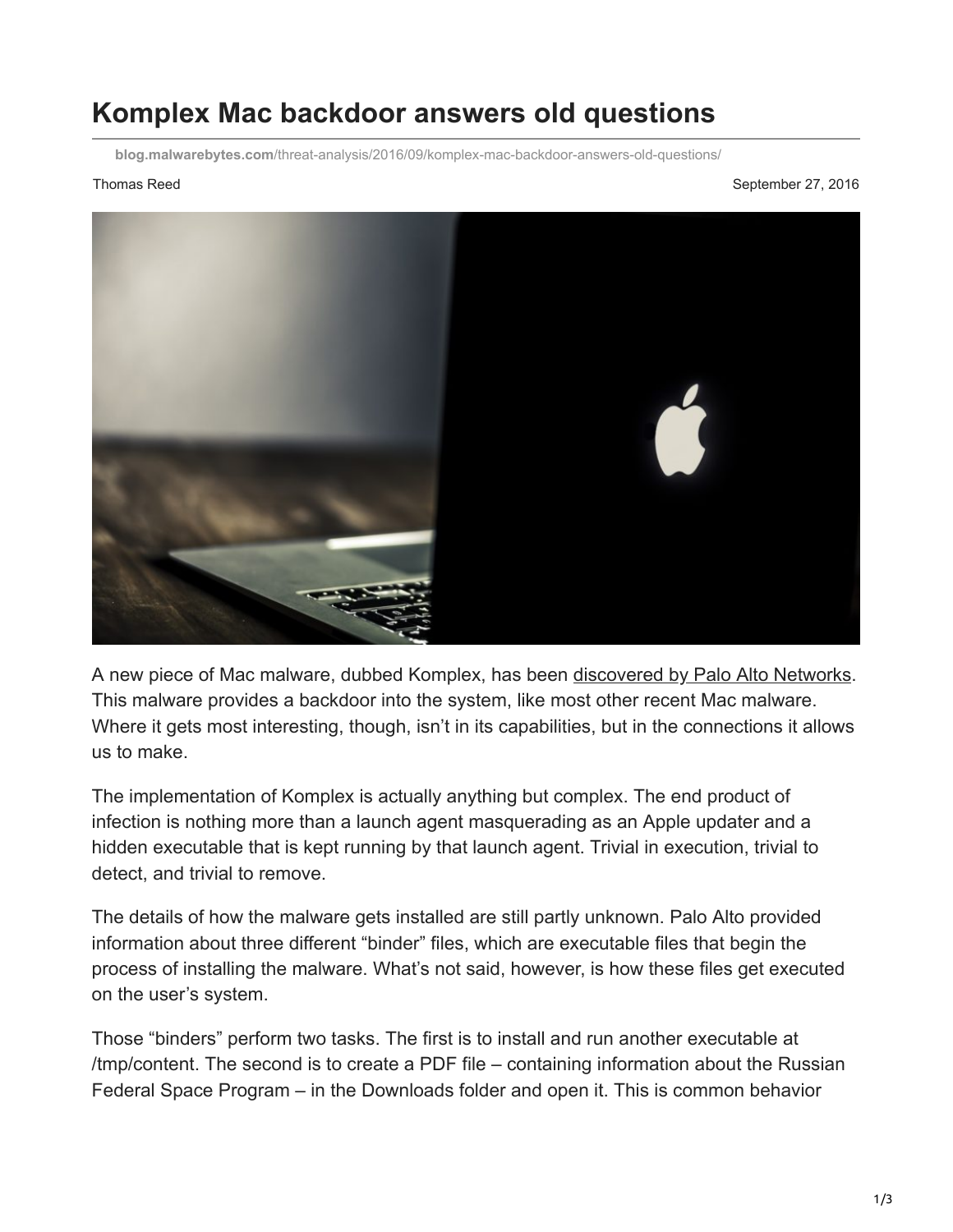among Trojan apps that masquerade as some kind of document; they typically will create and open a decoy document, in an attempt to prevent the user from noticing that anything strange happened.



(I've seen a few people under the impression that this is a PDF exploit, but there's no indication that this is the case at this time.)

The executable at /tmp/content is the "dropper" that actually installs the malicious payload. That payload consists of the following files:

/Users/Shared/.local/kextd /Users/Shared/start.sh ~/Library/LaunchAgents/com.apple.updates.plist

The start.sh file is used to load the launch agent, which in turn ensures that the kextd process is kept running persistently.

After the installation is complete, the original "binder," the /tmp/content file and the start.sh file are all deleted.

In all, this is just more of the same old Mac malware. It doesn't even have quite the same level of backdoor capabilities as most of the new backdoors that have appeared this year. However, what makes this interesting is the connections it allows us to make with other malware.